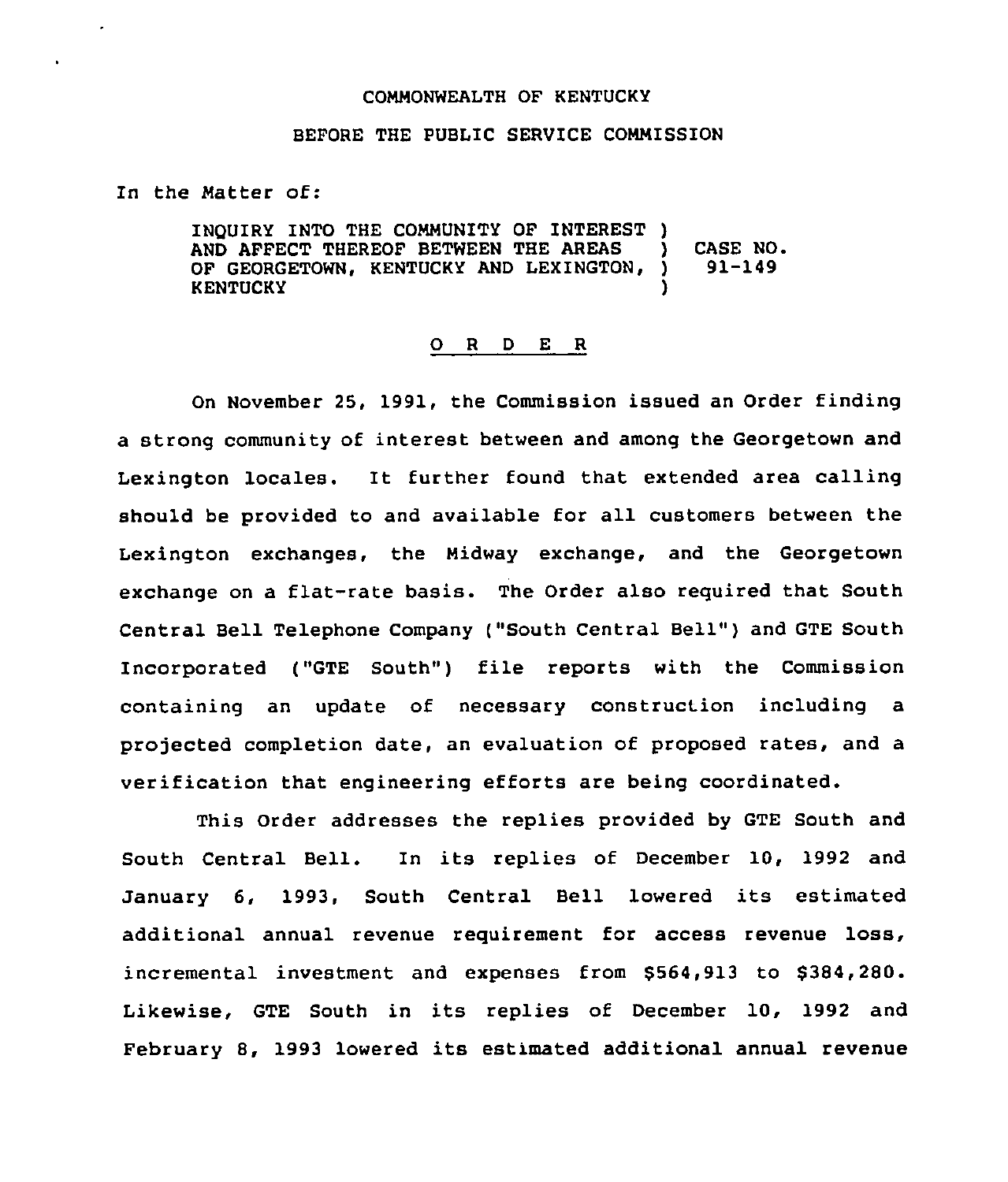requirements similarly from \$930,744 to \$817,675. These reductions were primarily due to reduced access rates.

 $\bullet$ 

Based on a review of the aforementioned reductions in revenue requirements, rates for the affected exchanges are as follows:

For those Georgetown exchange customers of South Central Bell: residence  $-$  single line,  $$13.42$  and business  $-$  single line, \$ 36.02. These rates represent a total increase over existing rates of \$ 2.25 and \$7.92, respectively. In addition, these rates include the effect of regrouping and should be the basis for all rates having a tariffed relationship to them.

For those Nidway exchange and Lexington exchange customers of GTE South: residence — single line, \$17.48 and business — single line, \$48.07. These rates represent a total increase over existing rates of \$.34 and \$.93, respectively and, as stated above, these rates should be the basis for all rates having a tariffed relationship to them.

Both companies verified coordinated engineering efforts and completion date of June 26, 1993.

Based on the evidence of record and being otherwise sufficiently advised, the Commission HEREBY ORDERS that South Central Bell and GTE South shall file tariffs to be effective June 26, 1993 reflecting the above-mentioned rates for customers in the Georgetown exchange, the Midway exchange, and the Lexington exchanges, as applicable. These tariffs shall be filed at least 30 days prior to the effective date.

 $-2-$